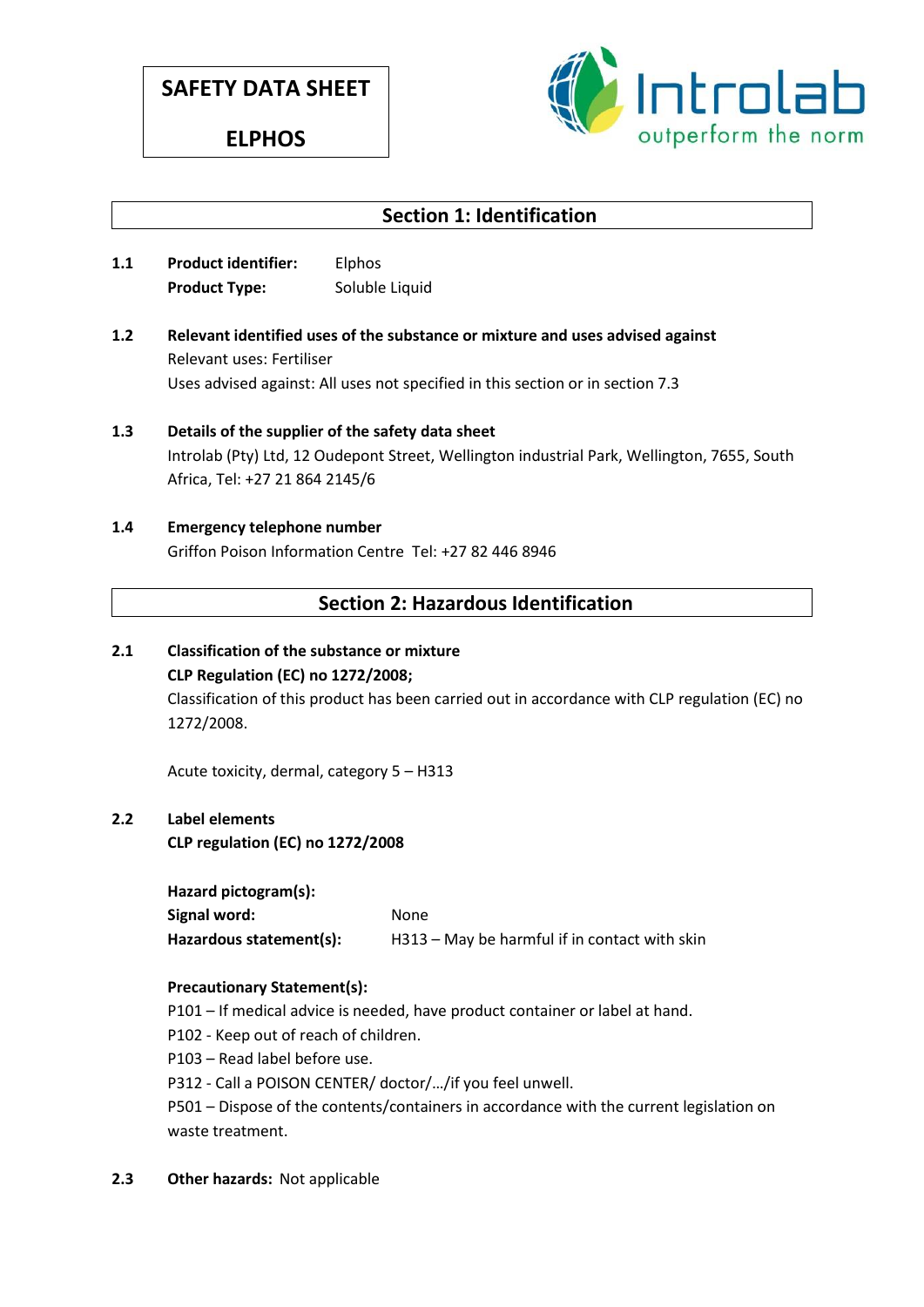## **Section 3: Composition / Information on Ingredients**

#### **3.1 Mixture:**

Active Ingredient: Dipotassium oxide  $K_2O$  307 g/L Diphosphorous Pentoxide P as  $P_2O_5$  340 g/L

### **Section 4: First Aid Measures**

#### **4.1 Description of first aid measures**

The symptoms resulting from intoxication can appear after exposure, therefore, in case of doubt, seek medical attention for direct exposure to the chemical product or persistent discomfort, showing the SDS of this product.

#### **By inhalation:**

Remove source of contamination, or move victim to fresh air. Keep affected person warm and at rest. Treat symptomatically and supportively. Get medical attention immediately if effects persist.

#### **By skin contact:**

Remove any contaminated clothing. Wash skin with soap or mild detergent and water for at least 15 minutes. Get medical attention if irritation develops or persists. Wash clothing before re-use.

#### **By eye contact:**

Immediately flush eyes with lukewarm water or saline solution for at least 15 minutes, lifting lower and upper eyelids occasionally. Check for and remove any contact lenses after 5 minutes. Get medical attention if necessary.

#### **By ingestion / aspiration:**

Have victim rinse mouth thoroughly with water. Give water to dilute the material if victim is alert and not convulsing. Do not induce vomiting. If spontaneous vomiting occurs, have victim lean forward with head down to avoid breathing in of vomits, rinse mouth and administer more water. Never give anything by mouth to an unconscious person. Qualified medical personnel should perform administration of oxygen. Seek medical advice if necessary.

#### **4.2 Indication of any immediate medical attention and special treatment needed**

Notes to physician: There is no specific antidote. Treat symptomatically and supportively as and when required. If product is swallowed, gastric lavage could be considered, taking care to prevent aspiration of gastric material. Give oxygen if respiration is depressed.

### **Section 5: Fire Fighting Measures**

#### **5.1 Fire Extinguishing Media**

#### **Suitable extinguishing media:**

Extinguish fires with carbon dioxide, dry powder, or alcohol resistant foam. Water spray can be used for cooling of unaffected stock, but avoid water coming in contact with the product.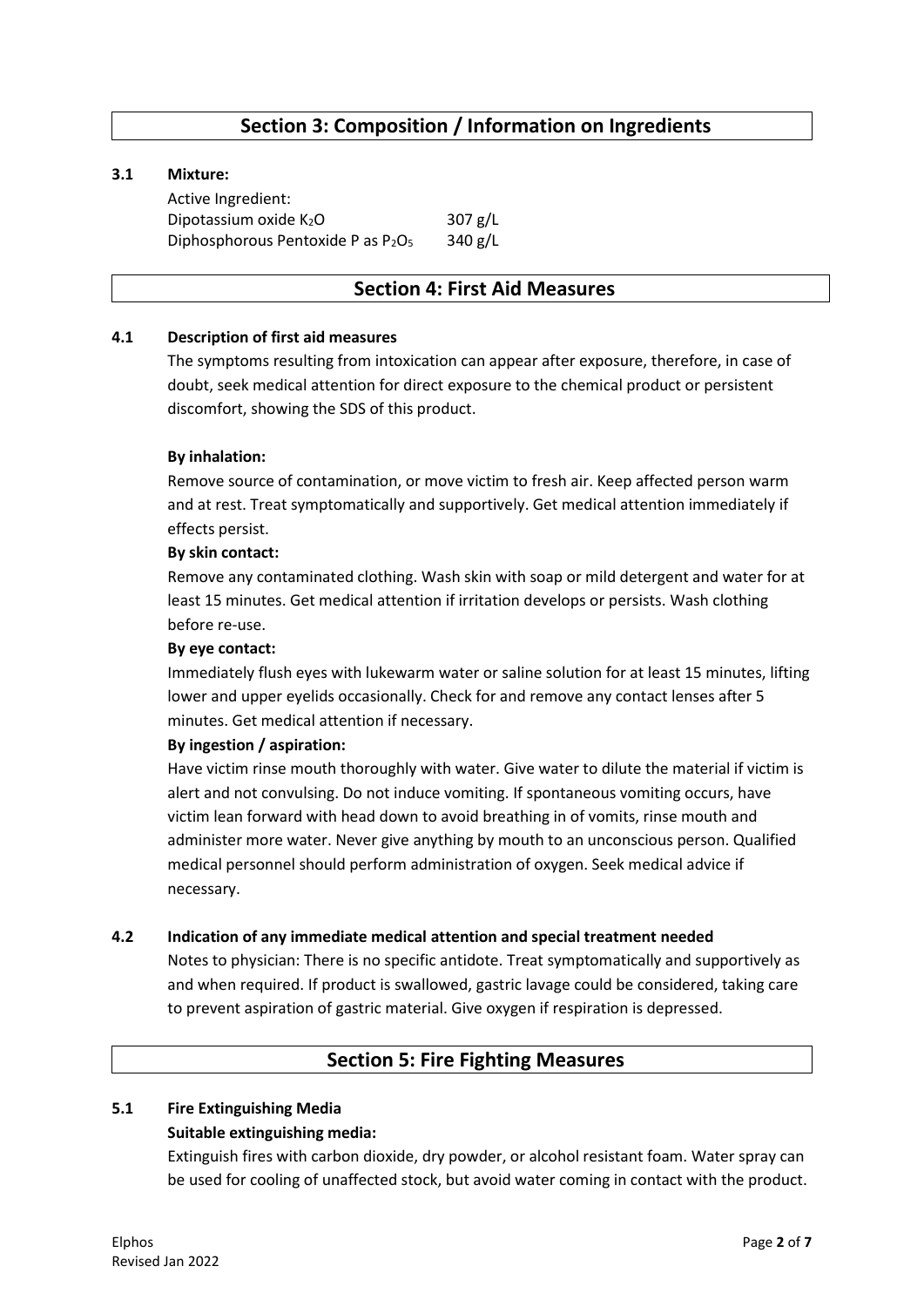Use as little water as possible. Use spray fog. Solid stream may cause spreading. Contain water use for firefighting for later disposal.

#### **Unsuitable extinguishing media:**

Do not use high volume water jet, due to contamination risk.

## **5.2 Special hazards arising from the substance or mixture Hazards from the substance or mixture:** Avoid inhaling hazardous vapours and fumes from burning materials. **Hazardous thermal decomposition products:** Fires may produce irritating or poisonous vapours (oxides of phosphorous, hydrogen and phosphate gases), mists or other products of combustion.

#### **5.3 Additional provisions:**

Act in accordance with the Internal Emergency Plan and the Information Sheets on actions to take after an accident or other emergencies. In the event of a fire, wear full protective clothing and self-contained breathing apparatus with full-face piece operated in the pressure demand or other positive pressure mode.

### **Section 6: Accidental Release Measures**

#### **6.1 Personal precautions, protective equipment and emergency procedures:**

Avoid contact with skin and eyes. Do not breathe in spray or fumes Ventilate area of leak or spill. Wear appropriate personal protective equipment, refer to Section 8.

#### **6.2 Environmental precautions:**

This product is not classified as hazardous to the environment. Keep product away from drains, surface and underground.

#### **6.3 Methods and materials for containment and cleaning up**

#### **Spills:**

Absorb with sand or other non-combustible absorbent material and put in a suitable container for reclamation or disposal.

#### **Large Spills:**

Prevent spillage or further leakage if it is safe to do so. Contain spillage with sand bags or by other means. Absorb with earth, sand or absorbent material. Dig up heavily contaminated soil. Flush with water to remove any residues. Keep product and wash water out of drains, sewers, ditches and waterways.

#### **6.4 Reference to other sections:**

See Section 1 for emergency contact information. See Section 8 for information on appropriate personal protective equipment. See Section 13 for additional waste treatment information.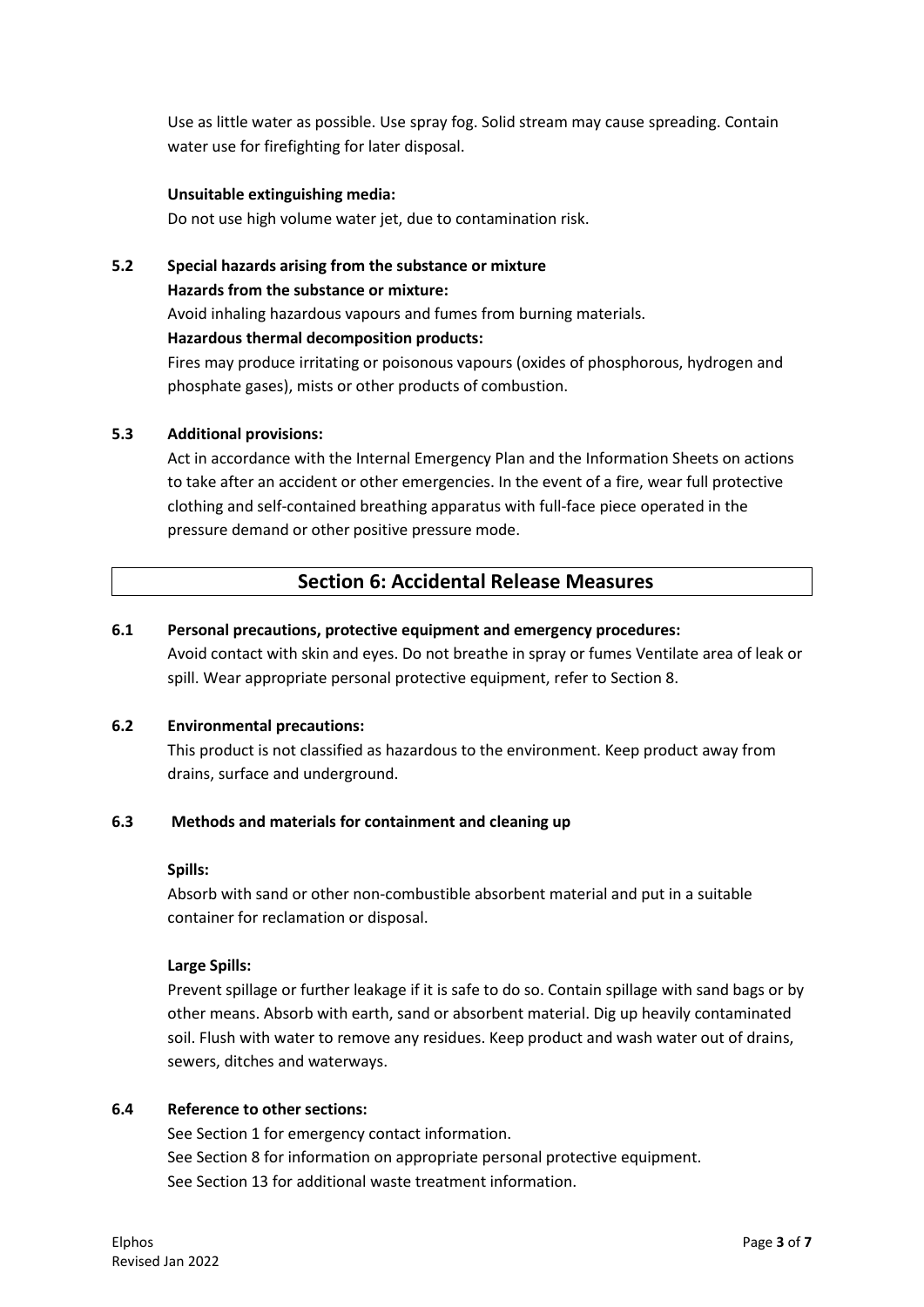### **Section 7: Handling & Storage**

- **7.1 Precautions for safe handling:** Keep containers hermetically sealed. Avoid leakages from the container. Observe directions on label and instructions for use. Do not eat or drink during the process, washing hands afterwards with suitable cleaning products.
- 7**.2 Conditions for safe storage, including any incompatibilities:** Store in the closed, original container in a dry, cool, well-ventilated area out of direct sunlight. Avoid sources of heat, radiation, static electricity and contact with food.

**Technical measures for storage:** Minimum Temp.: 5 °C Maximum Temp.: 30 °C Maximum time: 36 Months

**7.3 Specific end use(s):** Use as directed. Use original container.

### **Section 8: Exposure Controls / Personal Protection**

**8.1 Control parameters** No specific occupational exposure limit has been established.

#### **8.2 Exposure controls**

**Appropriate engineering controls:** Good general ventilation should be sufficient to control worker exposure to airborne contaminants.

#### **Individual protection measures**

**Hygiene measures:** Wash hands, forearms and face thoroughly after handling chemical products, before eating, smoking and using the lavatory and at the end of the working period.

**Eye/face protection:** Safety eyewear complying with an approved standard should be used when a risk assessment indicates this is necessary to avoid exposure to liquid splashes, mists, gases or dusts. Possible: safety glasses with side- shields

**Hand protection:** Protective gloves against minor risks.

**Body protection:** Personal protective equipment for the body should be selected based on the task being performed and the risks involved and should be approved by a specialist before handling this product.

**Respiratory protection:** Respirator selection must be based on known or anticipated exposure levels, the hazards of the product and the safe working limits of the selected respirator. Use a properly fitted, particulate filter respirator complying with an approved standard if a risk assessment indicates this is necessary.

**Environmental exposure controls:** Prevent product from entry into sewers and water courses

## **Section 9: Physical and Chemical Properties**

9.1 Information on basic physical and chemical properties For complete information, please refer to product datasheet.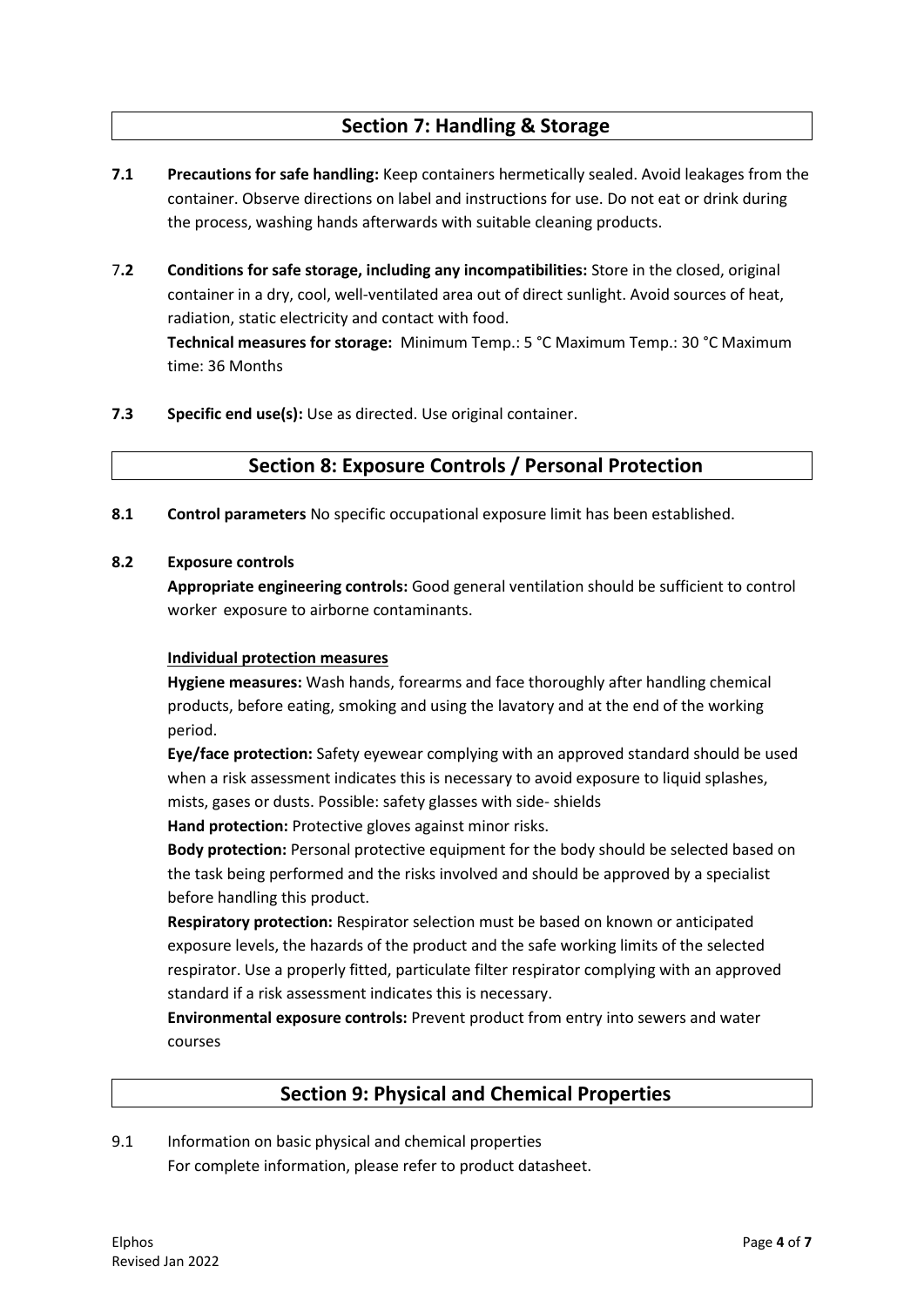| Liquid soluble concentrate                 |  |
|--------------------------------------------|--|
| Clear                                      |  |
| Faint characteristic odour                 |  |
|                                            |  |
|                                            |  |
| 1.36 g/cm <sup>3</sup>                     |  |
| 82                                         |  |
| $6 - 7$                                    |  |
| Completely soluble in water.               |  |
| This product is stable.                    |  |
| No explosive properties                    |  |
| Incompatible with strong oxidizing agents. |  |
| None. Water based. Does not flash          |  |
|                                            |  |

### **Section 10: Stability and Reactivity**

- **10.1 Reactivity:** The product is stable under recommended storage conditions.
- **10.2 Chemical stability:** The product is stable under normal storage conditions for 2 years.
- **10.3 Possibility of hazardous reactions:** No information available.
- **10.4 Conditions to avoid:** No information available.
- **10.5 Incompatible materials:** No information available.
- **10.6 Hazardous decomposition products:** No information available.

### **Section 11: Toxicological Information**

**11.1 Information on toxicological effects:** No information available.

**Dangerous health implications:** No information available.

## **Section 12: Ecological Information**

- 12.1 Toxicity: No information available.
- **12.2 Persistence and degradability:** No information available.
- **12.3 Bio accumulative potential:** No bioaccumulation potential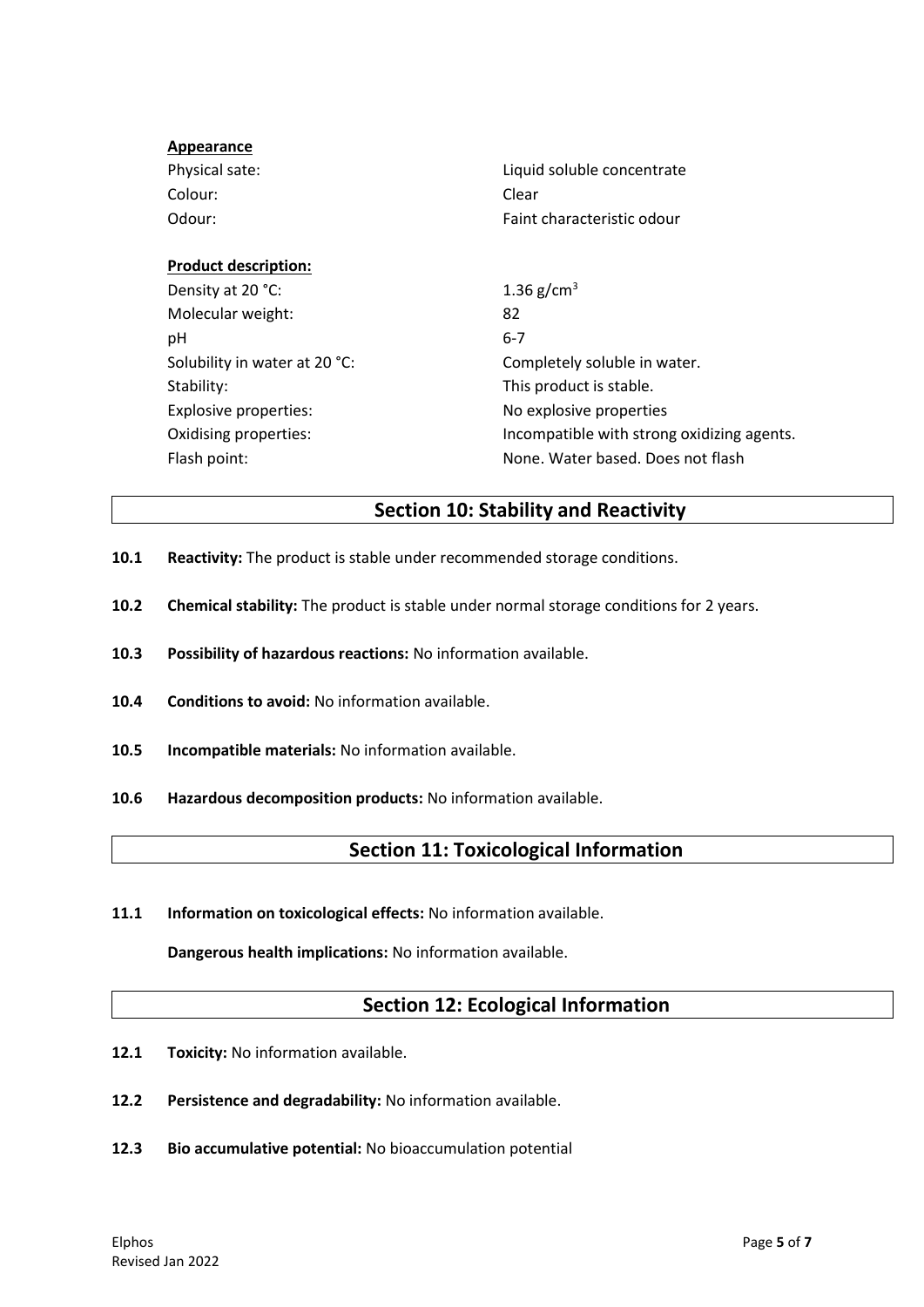- **12.4 Mobility in soil:** No information found.
- **12.5 Results of PBT and vPvB assessment:** No information found.
- **12.6 Other adverse effects:** No information available.

## **Section 13: Disposal Considerations**

#### **13.1 Waste treatment methods**

**Methods of disposal - Product:** Disposal of this product, solutions and any by-products should at all times comply with the requirements of environmental protection and waste disposal legislation and any regional local authority requirements.

#### **Packaging**

**Methods of disposal – Packaging:** Waste packaging should be recycled.

#### **Special precautions:**

This material and its container must be disposed of in a safe way. Care should be taken when handling emptied containers that have not been cleaned or rinsed out. Empty containers or liners may retain some product residues. Avoid dispersal of spilt material and runoff and contact with soil, waterways, drains and sewers.

|                                    | Land transport<br>(ADR/RID) | Inland waterway<br>transport<br>(AND/ADNR) | Sea Transport<br>(IMDG) | Air Transport<br>(ICAO-TI / IATA-<br>DGR) |
|------------------------------------|-----------------------------|--------------------------------------------|-------------------------|-------------------------------------------|
| 14.1 UN Number                     | Not regulated.              | Not regulated.                             | Not regulated.          | Not regulated.                            |
| 14.2 UN proper shipping            |                             |                                            |                         |                                           |
| name                               |                             |                                            |                         |                                           |
| 14.3 Transport hazard              |                             |                                            |                         |                                           |
| class(es)                          |                             |                                            |                         |                                           |
| 14.4 Packing Group                 |                             |                                            |                         |                                           |
| 14.5 Environmental                 |                             |                                            |                         |                                           |
| hazards                            |                             |                                            |                         |                                           |
| 14.6 Special precautions           | No data available           | No data available                          | No data available       | No data available                         |
| for user                           |                             |                                            |                         |                                           |
| Costian 15, Deculatem: Information |                             |                                            |                         |                                           |

**Section 14: Transportation Information**

### **Section 15: Regulatory Information**

### 15.1 **Safety, health and environmental regulations/legislation specific for the substance or mixture:**

Occupational Health and Safety Act 1993 Regulation for Hazardous Chemical Substances

#### **Other legislation:**

EU regulations: Regulation EC 1272/2008 [EU-GHS/CLP]